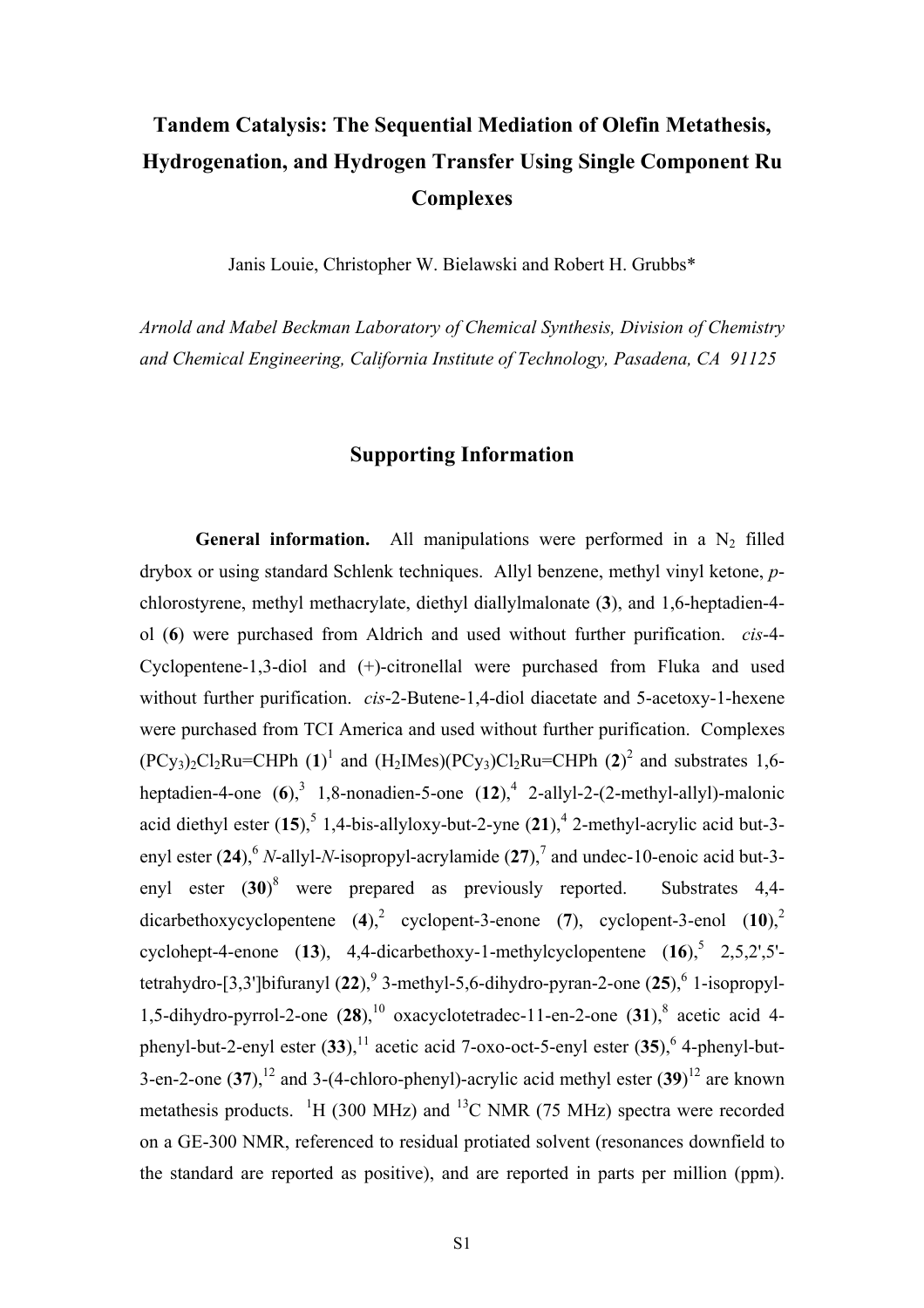Multiplicities are abbreviated as follows: singlet (s), doublet (d), triplet (t), and multiplet (m). Low-resolution mass spectra were obtained on a Hewlett Packard 5890 series II gas chromatograph interfaced with a Hewlett Packard 5989A mass spectrometer. IR spectra were recorded on a Perkin-Elmer Paragon 1000 FT-IR spectrometer. Specific rotations  $\lbrack \alpha \rbrack_D$  were determined on a Jasco Model P-1010 polarimeter in methanol and are given in  $10^{-1}$  deg cm<sup>2</sup> g<sup>-1</sup>. Elemental analyses were performed at Midwest Microlab LLC., Indianapolis, IN. High-resolution mass spectra (HR-MS) (EI and FAB) were provided by the UCR Mass Spectrometry Facility (University of California, Riverside).

**General Tandem Metathesis – Hydrogenation Procedure.** Olefin substrate(s) (∼0.5 mmol), mesitylene or 1,3,5- trimethoxybenzene (∼0.2 mmol, internal standard), and  $(PCy_3)_2C1_2Ru=CHPh (1)$  or  $(H_2Mes)(PCy_3)Cl_2Ru=CHPh (2) (15 - 45 \mu mol)$ were dissolved in dichloromethane or 1,2-dichloroethane in a screw top vial. The vial was sealed with a cap containing a PTFE septum, removed from the drybox, and placed under an atmosphere of Ar. The reaction mixture was heated to 40 ˚C for 1 h (or until complete consumption of starting material was observed by GC). Then, either a balloon of H<sub>2</sub> was attached *via* a syringe needle or the reaction mixture was transferred to a Fisher-Porter bottle (H<sub>2</sub> pressures ~100 psi) or a Parr bomb (H<sub>2</sub> pressures >100 psi) and the desired amount of hydrogen was introduced to the reaction. After heating the vessel at 70 ˚C for 8-24 h, the reaction mixture was cooled to ambient temperature, reduced in volume to ∼0.5 mL (*via* a rotary evaporator) and purified directly on a silica gel column (hexanes/ethyl acetate as eluent).

**Cyclopentane-1,1-dicarboxylic acid diethyl ester (5, Table 1, entry 1a).**[13](#page-11-9) Using the general procedure with diethyl diallyl malonate (**3**, 125 µL, 0.52 mmol), mesitylene (25  $\mu$ L, 0.18 mmol), (PCy<sub>3</sub>)<sub>2</sub>Cl<sub>2</sub>Ru=CHPh (1) (25 mg, 31  $\mu$ mol), and 5 mL of 1,2-dichloroethane afforded 106 mg (95%) cyclopentane-1,1-dicarboxylic acid diethyl ester as a colorless oil. <sup>1</sup>H NMR (300 MHz, CDCl<sub>3</sub>, ppm):  $\delta$  4.17 (q, *J*=7.1 Hz, 4 H), 2.18 (t, *J*=6.0 Hz, 4H), 1.68 (quint, *J*=4.1 Hz, 4H), 1.24 (t, *J*=7.1 Hz, 6H); <sup>13</sup>C {<sup>1</sup>H} NMR (75 MHz, CDCl<sub>3</sub>, ppm): δ 172.9, 61.4, 60.5, 34.7, 25.7, 14.3; IR (neat): 2981 (s), 2875 (m), 1731 (vs, C=O), 1447 (s), 1390 (m), 1367 (s), 1324 (m), 1260 (vs), 1176 (vs), 1098 (s), 1078 (s), 1028 (s), 953 (w), 908 (w), 862 (m), 754 (w), 705 (w).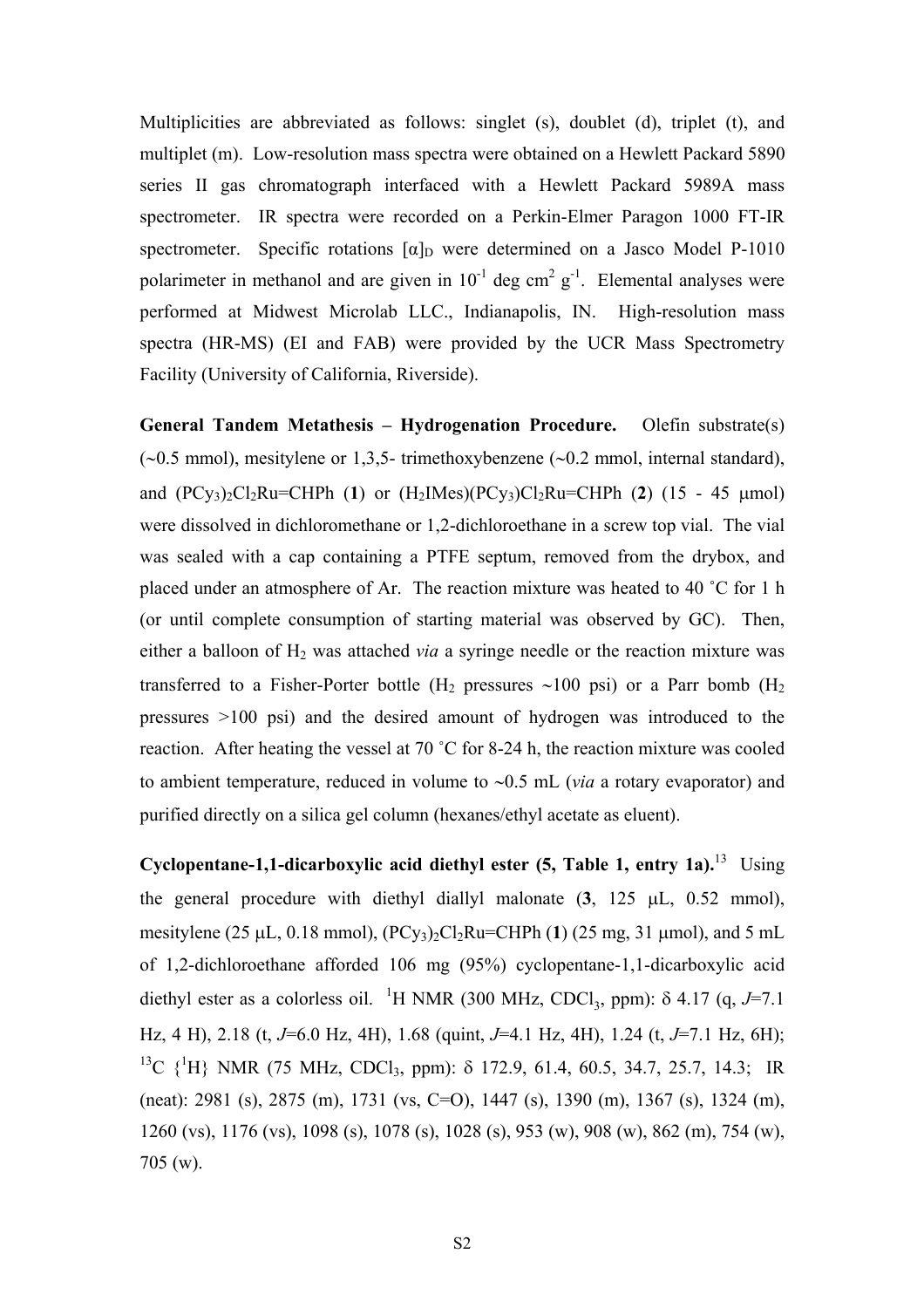**Cyclopentanone (8, Table 1, entry 1b).** Using the general procedure with hepta-1,6 dien-4-one (**6**, 50 mg, 0.45 mmol), mesitylene (35 µL, 0.25 mmol),  $(PCy_3)_2Cl_2Ru=CHPh$  (1) (12 mg, 15  $\mu$ mol), and 5 mL of 1,2-dichloroethane quantitatively afforded cyclopentanone (determined by GC/GC-MS analysis).

**Cyclopentanol (11, Table 1, entry 1c).** Using the general procedure with hepta-1,6 dien-4-ol (**9**, 53 mg, 0.47 mmol), mesitylene (35 µL, 0.25 mmol),  $(H_2IMes)(PCy_3)Cl_2Ru=CHPh (1)$  (15 mg, 18 µmol), and 5 mL of 1,2-dichloroethane quantitatively afforded cyclopentanol (determined by GC/GC-MS analysis).

**Cycloheptanone (14, Table 1, entry 2).** Using the general procedure with 1,8 nonadien-5-one (**12**, 60 mg, 0.43 mmol), mesitylene (15 µL, 0.11 mmol),  $(H_2IMes)(PC_{V_3})Cl_2Ru=CHPh (2, 10 mg, 12 mmol)$ , and 25 mL of 1,2-dichloroethane afforded 39 mg (81%, 86% by conversion of **12**) of cycloheptanone as a colorless oil. All spectra were identical to an authentic sample purchased from Aldrich.

**3-Methyl-cyclopentane-1,1-dicarboxylic acid diethyl ester (17, Table 1, entry 3).**[14](#page-11-10) Using the general procedure with 2-allyl-2-(2-methyl-allyl)-malonic acid diethyl ester  $(15, 100 \text{ mg}, 0.39 \text{ mmol})$ , mesitylene  $(25 \mu L, 0.18 \text{ mmol})$ ,  $(PCy_3)_2Cl_2Ru=CHPh (1)$ (10 mg, 12 µmol), and 5 mL of 1,2-dichloroethane afforded a 70% conversion to product **17** (determined by GC/GC-MS analysis).

**3-Allyloxy-5-(2-methallyloxy)-cyclopentene (18).** This compound was prepared using a modified procedure of 3,5-cyclopentenediol bis(allyl) ether (see ref. 9). A 20 mL round bottom flask was charged with 391 mg (3.91 mmol) of *cis*-4-cyclopentene-1,3-diol and dissolved in 15 mL of dry DMF. After cooling the resulting solution to 0 ºC, the slow addition of 94 mg (3.92 mmol) of NaH resulted in the immediate bubbling of H<sub>2</sub>. After stirring at 0 °C for 30 min, 0.43 mL (4.26 mmol) of 3-bromo-2methyl-propene (methallyl bromide) was added *via* syringe to the suspension and the reaction mixture was allowed to warm to room temperature. After 8 h at room temperature, the resulting yellow solution was diluted with water (30 mL) and extracted with Et<sub>2</sub>O (5 x 20 mL). After concentrating the organic layer to a yellow oil, purification *via* column chromatography (silica gel, hexanes/ethyl acetate as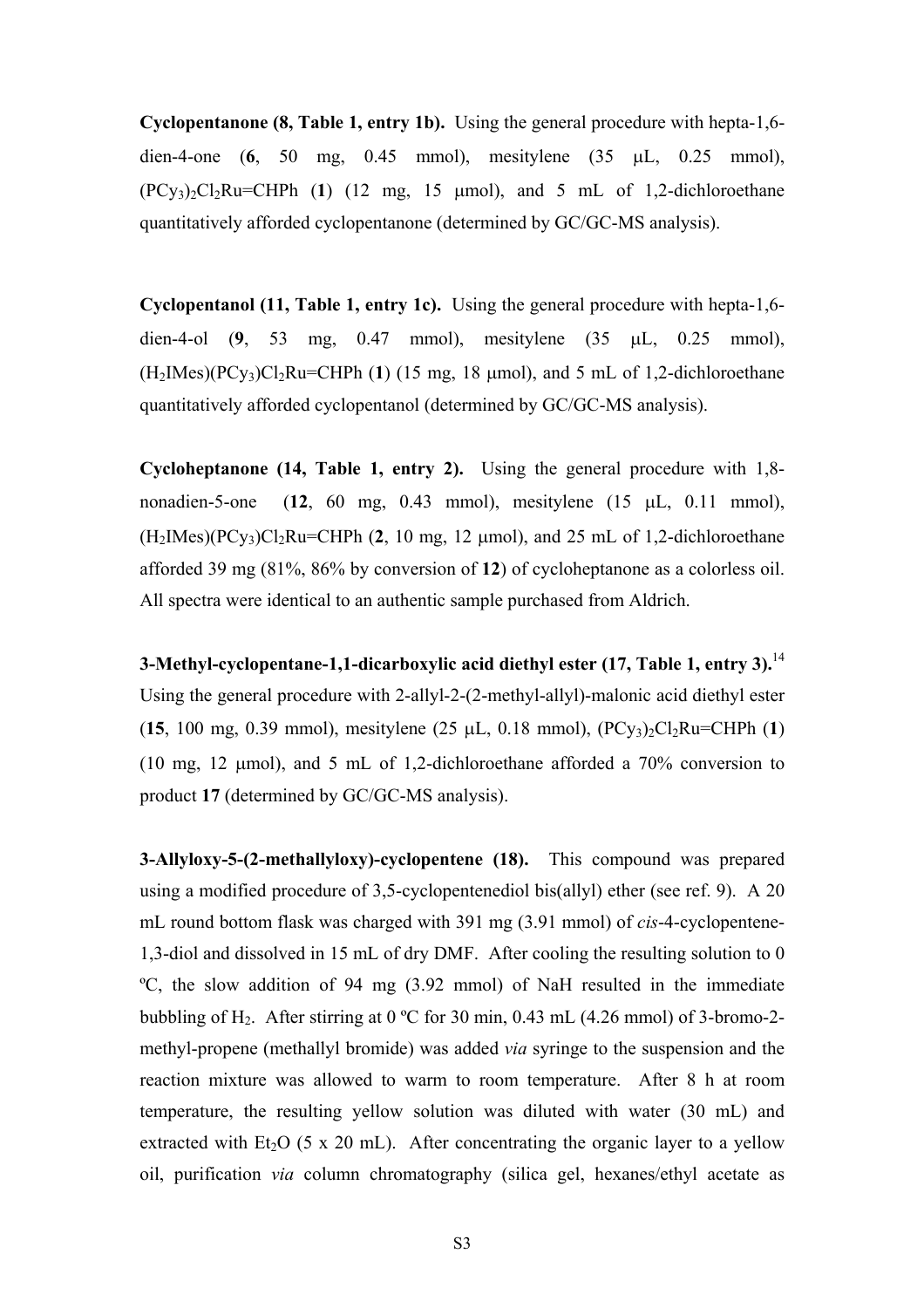eluent) afforded 452 mg (75% yield) of 4-(2-methyl-allyloxy)-cyclopent-2-enol as a clear, colorless oil. <sup>1</sup>H NMR (300 MHz, CDCl<sub>3</sub>, ppm):  $\delta$  6.01 (s, 2H), 4.96 (t, *J*=0.8 Hz, 1H), 4.88 (d, *J*=0.8 Hz, 1H), 4.64-4.56 (bdd, *J*=6.3 Hz and 4.4 Hz, 1H), 4.38-4.32 (m, 1H), 3.91 (t, *J*=1.4Hz, 2H), 2.70-2.56 (m, 1H), 2.08 (bs, 1H), 1.74 (s, 3H), 1.64- 1.54 (dt, *J*=14 Hz and 5 Hz, 1H); <sup>13</sup>C {<sup>1</sup>H} NMR (75 MHz, CDCl<sub>3</sub>, ppm): δ 142.2, 137.0, 134.0, 112.2, 81.2, 74.9, 72.9, 40.9, 19.7; IR (neat): 3425 (br, vs), 2974 (m), 2939 (s), 1655 (s), 1451 (m), 1358 (m), 1322 (w), 1257 (w), 1180 (w), 1077 (vs), 899 (m), 764 (m); HR-MS calcd for  $C_9H_{14}O_2$  (M<sup>+</sup>): 154.0994, found 154.0992; Anal. calcd for  $C_9H_{14}O_2$ : C, 70.10; H, 9.15, found: C, 70.15; H, 8.90.

Note: the major byproduct of the above reaction was determined to be 3,5-bis- (2-methallyloxy)-cyclopentene (163 mg). <sup>1</sup>H NMR (300 MHz, CDCl<sub>3</sub>, ppm):  $\delta$  6.02 (s, 2H), 4.97 (t, *J*=1.1 Hz, 2H), 4.87 (dd, *J*=1.4 Hz and 0.8 Hz, 2H), 4.38 (dd, *J*=6.3 Hz and 4.4 Hz, 2H), 3.90 (s, 4H), 2.68-2.56 (m, 1H), 1.75 (s, 6H), 1.70-1.60 (dt, *J*=14 Hz and 5 Hz, 1H); <sup>13</sup>C {<sup>1</sup>H} NMR (75 MHz, CDCl<sub>3</sub>, ppm):  $\delta$  142.4, 134.4, 111.9, 81.0, 72.4, 37.7, 19.7; IR (neat): 2975 (s), 2857 (m), 1655 (s), 1451 (m), 1370 (m), 1321 (w), 1257 (w), 1086 (m), 897 (m), 765 (w); HR-MS calcd for  $C_{13}H_{20}O_2$  (M<sup>+</sup>): 208.1463, found 208.1465; Anal. calcd for  $C_{13}H_{20}O_2$ : C, 74.96; H, 9.68, found: C, 75.13; H, 9.94.

A 20 mL round bottom flask was charged with 167 mg (1.08 mmol) of 4-(2 methyl-allyloxy)-cyclopent-2-enol and dissolved in 5.2 mL of dry DMF. After cooling the resulting solution to 0  $^{\circ}$ C, the slow addition of 125 mg (5.21 mmol) of NaH resulted in the immediate bubbling of  $H_2$ . After stirring at 0 °C for 30 min, 0.60 mL (6.93 mmol) of allyl bromide was added *via* syringe to the suspension and the reaction mixture was allowed to warm to room temperature. After 8 h at room temperature, the resulting yellow solution was diluted with water (15 mL) and extracted with Et<sub>2</sub>O (3 x 10 mL). After concentrating the organic layer to a yellow oil, purification *via* column chromatography (silica gel, hexanes/ethyl acetate as eluent) afforded 3-allyloxy-5-(2-methallyloxy)-cyclopentene (**18**) in 83% yield (175 mg) as a clear, colorless oil. <sup>1</sup>H NMR (300 MHz, CDCl<sub>3</sub>, ppm): δ 6.03 (s, 2H), 6.02-5.88 (m, 1H), 5.27 (m, 1H), 5.15 (m, 1H), 4.97 (m, 1H), 4.87 (m, 1H), 4.40-4.33 (m, 2H), 4.00 (dt, *J*=5.5 Hz and 1.1 Hz, 2H), 3.90 (s, 2H), 2.69-2.57 (m, 1H), 1.73 (s, 3H), 1.71-1.60 (m, 1H); <sup>13</sup>C {<sup>1</sup>H} NMR (75 MHz, CDCl<sub>3</sub>, ppm): δ 142.4, 135.0, 134.5, 134.2, 116.7, 111.9, 81.1, 81.0, 72.5, 69.5, 37.7, 19.7; IR (neat): 3076 (m), 2975 (m),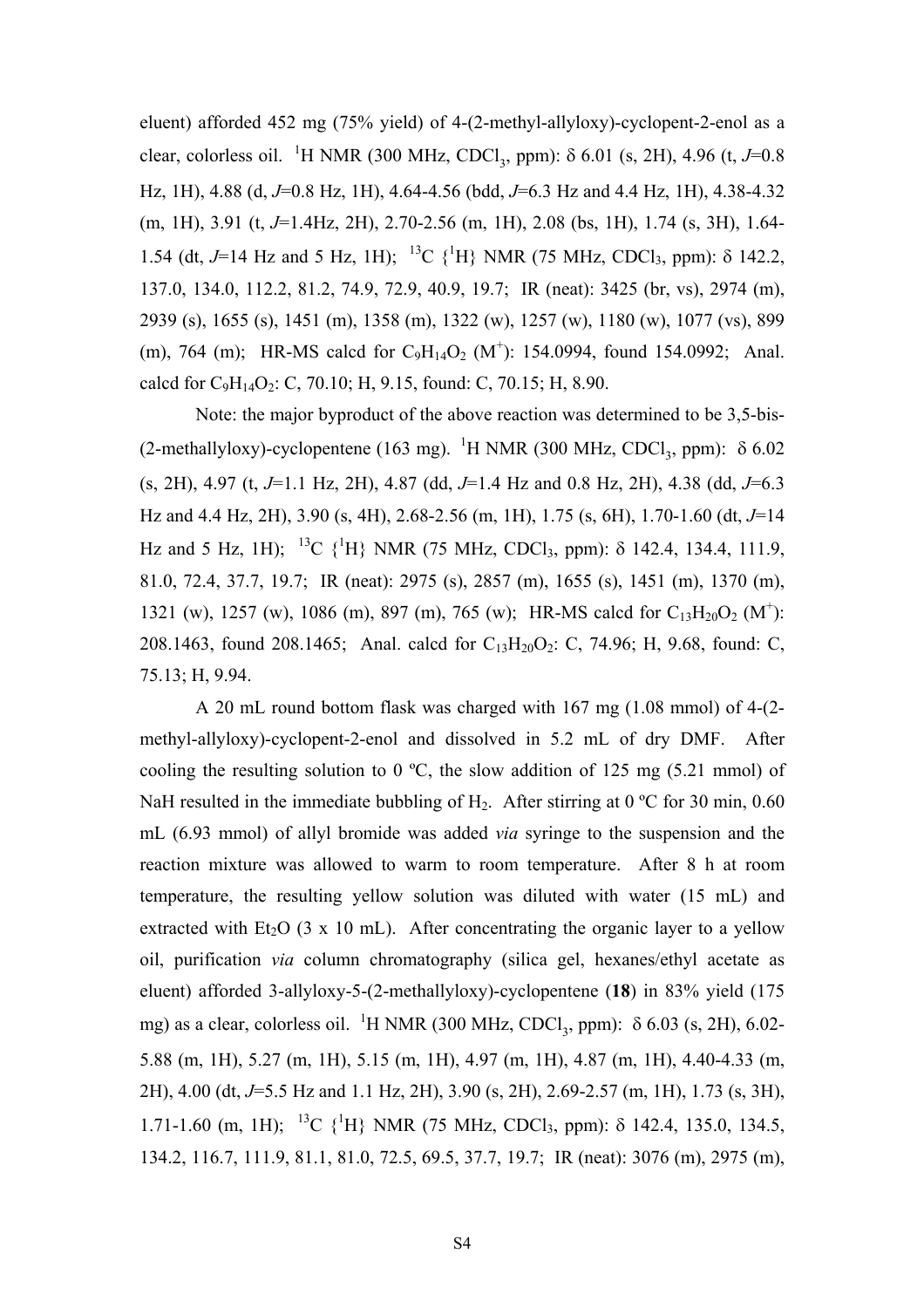2936 (m), 2855 (s), 1650 (m), 1456 (m), 1366 (s), 1322 (m), 1258 (w), 1190 (w), 1083 (vs), 993 (w), 899 (s), 763 (m); HR-MS calcd for  $C_{12}H_{18}O_2$  (M<sup>+</sup>): 194.1307, found 194.1309; Anal. calcd for  $C_{12}H_{18}O_2$ : C, 74.19; H, 9.34, found: C, 74.40; H, 9.23.

**2-(2,5-dihydro-furan-2-ylmethyl)-4-methyl-2,5-dihydrofuran (19)** Using the general metathesis procedure (no hydrogenation) with compound **18** (55 mg, 0.29 mmol),  $(H_2$ IMes $)(PCy_3)Cl_2Ru=CHPh$  (2, 8 mg, 9 µmol), mesitylene (25 µL, 0.18) mmol), and 6 mL of 1,2-dichloroethane afforded 43 mg (91%) of compound **19** as a colorless oil. <sup>1</sup>H NMR (300 MHz, CDCl<sub>3</sub>, ppm): δ 5.91 (m, 2H), 5.45 (d, *J*=1.4 Hz, 1H), 4.96-4.91 (m, 2H), 4.71-4.43 (m, 4H), 1.93-1.77 (m, 2H), 1.75 (m, 3H); 13C {1 H} NMR (75 MHz, CDCl3, ppm): δ 136.3, 130.2, 126.4, 124.0, 84.2, 83.7, 77.9, 75.1, 42.4, 12.5; IR (neat): 2926 (m), 2857 (m), 1755 (s), 1644 (m), 1506 (w), 1445 (m), 1382 (w), 1341 (w), 1145 (w), 1071 (s), 993 (w), 818 (w), 757 (w), 696 (w), 601 (w); HR-MS calcd. for  $C_{10}H_{14}O_2$  (M+): 166.0994, found 166.0996; Anal. calcd for  $C_{10}H_{14}O_2$ : C, 72.26; H, 8.49, found: C, 72.40; H, 8.29.

**4-Methyl-2-(tetrahydro-furan-2-ylmethyl)-2,5-dihydro-furan (20, Table 1, entry 4).** Using the general procedure with compound **18** (55 mg, 0.29 mmol), mesitylene (10  $\mu$ L, 0.07 mmol), (H<sub>2</sub>IMes)(PCy<sub>3</sub>)Cl<sub>2</sub>Ru=CHPh (2, 8 mg, 9  $\mu$ mol), and 6 mL of 1,2-dichloroethane afforded 43 mg (90%) of compound 20 as a colorless oil. <sup>1</sup>H NMR (300 MHz, CDCl<sub>3</sub>, ppm): δ 5.45 (t, *J*=1.5 Hz, 1H), 4.91 (pseudo octet, *J*=1.9 Hz, 1H), 4.56-4.42 (m, 3H), 3.95-3.84 (m, 2H), 3.74-3.67 (m, 2H), 2.07-1.46 (m, 7H); <sup>13</sup>C {<sup>1</sup>H} NMR (75 MHz, CDCl<sub>3</sub>, ppm): δ 136.3, 123.9, 84.8, 77.8, 77.0, 67.8, 42.1, 31.8, 25.8, 12.5; IR (neat): 2931 (vs), 2890 (s), 1756 (vs), 1446 (m), 1381 (m), 1062 (vs), 764 (w), 613 (w); HR-MS calcd. for  $C_{10}H_{16}O_2$  (M+): 168.1150, found 168.1151. Anal. calcd for  $C_{10}H_{16}O_2$ : C, 71.39; H, 9.59, found: C, 71.50; H, 9.60.

**Octahydro-[3,3']bifuranyl (23, Table 1, entry 5).**<sup>15</sup> Using the general procedure with compound **21** (250 mg, 1.5 mmol), mesitylene (40 µL, 0.29 mmol),  $(PC_{V3})_2$ Cl<sub>2</sub>Ru=CHPh (1, 38 mg, 46 µmol), and 10 mL of dichloromethane afforded (an inseparable diastereomeric mixture) of compound **23** (198 mg, 93%) as a colorless oil. <sup>1</sup>H NMR (300 MHz, CDCl<sub>3</sub>, ppm):  $\delta$  3.95-3.80 (m, 4H), 3.79-3.69 (m, 2H), 3.47-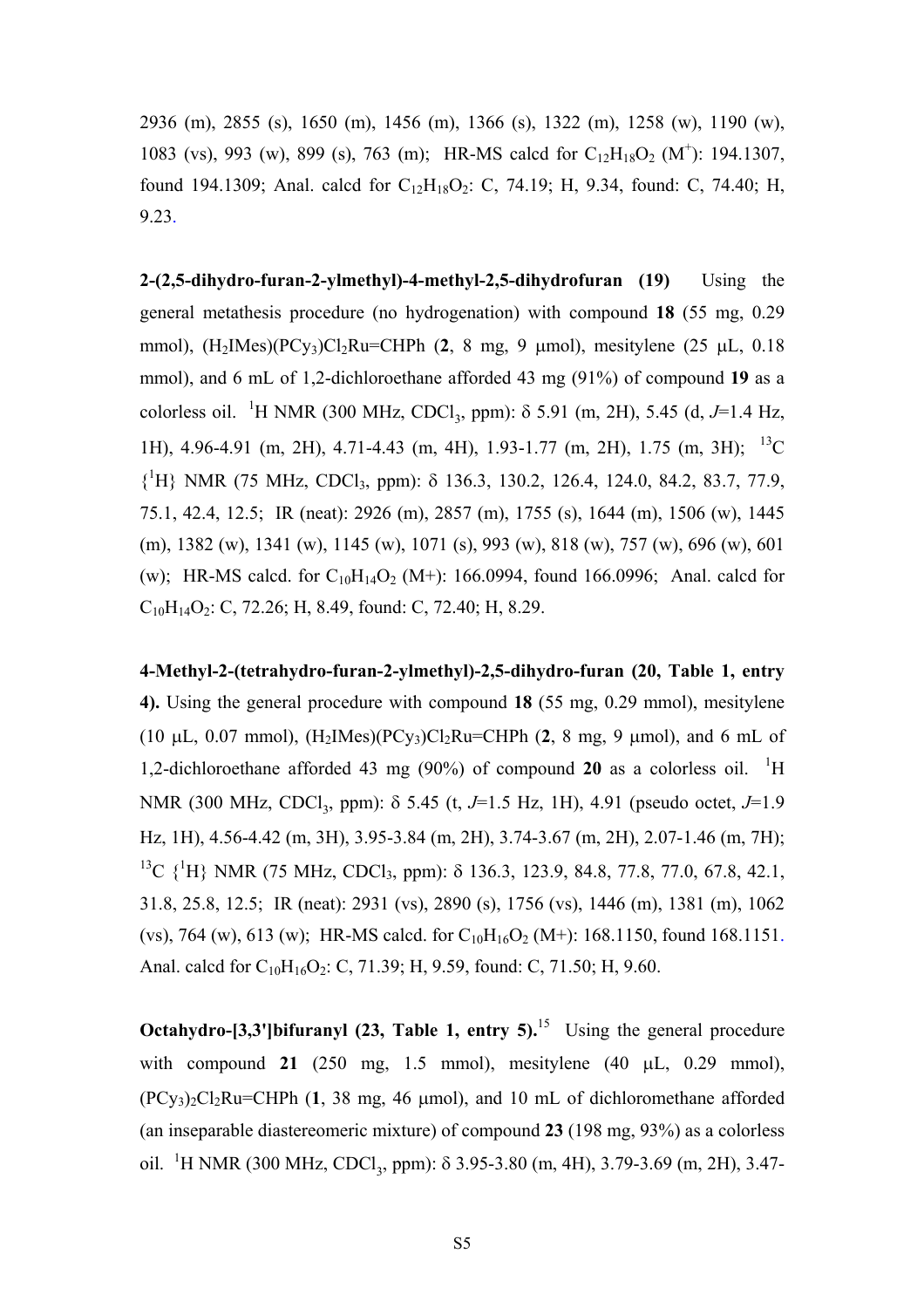3.40 (m, 1H), 3.39-3.33 (m, 1H), 2.20-1.93 (m, 4H), 1.70-1.47 (m, 2H); <sup>13</sup>C {<sup>1</sup>H} NMR (75 MHz, CDCl3, ppm): δ 72.2, 72.0, 68.0, 67.8, 42.8, 42.7, 31.4, 31.3; IR (neat): 2963 (s), 2931 (s) 2863 (s), 1474 (w), 1452 (m), 1367 (w), 1210 (w), 1079 (s), 1041 (m), 963 (w), 909 (s), 689 (m), 668 (w); HR-MS calcd. for  $C_8H_{14}O_2$  (M+): 142.0994, found 142.0996; Anal. calcd for  $C_8H_{14}O_2$ : C, 67.57; H, 9.92, found: C, 67.71; H, 9.71.

**3-Methyl-tetrahydro-pyran-2-one** (26, Table 1, entry 6).<sup>16</sup> Using the general procedure with compound **24** (160 mg, 1.14 mmol), mesitylene (25 µL, 0.18 mmol),  $(H_2IMes)(PC_{V_3})Cl_2Ru=CHPh (2, 37 mg, 44 mmol)$ , and 5 mL of 1,2-dichloroethane afforded 100 mg (77%, 85% by conversion of **24**) of compound **26** as a colorless oil. <sup>1</sup>H NMR (300 MHz, CDCl<sub>3</sub>, ppm): δ 4.06 (t, *J*=6.6. Hz, 2H), 2.53 (dt, *J*<sub>1</sub>=7.14 Hz, *J*<sub>2</sub>=6.9 Hz, 1H), 1.69-1.59 (m, 2H), 1.41-1.36 (m, 2H), 1.16 (d *J*=6.9 Hz, 3H); <sup>13</sup>C {1 H} NMR (75 MHz, CDCl3, ppm): δ 177.2, 64.4, 34.3, 28.9, 25.9, 19.4; IR (neat): 2973 (vs), 2876 (s), 1732 (vs, C=O), 1471 (s), 1391 (s), 1366 (w), 1344 (m), 1261 (s), 1193 (s), 1157 (s), 1078 (s), 1029 (w), 984 (m), 930 (w), 907 (w), 843 (w), 753 (m), 700 (w).

**1-Isopropyl-pyrrolidin-2-one (29, Table 1, entry 7).**<sup>17</sup> Using the general procedure with compound **27** (97 mg, 0.63 mmol), mesitylene (25 µL, 0.18 mmol),  $(H_2IMes)(PCy_3)Cl_2Ru=CHPh (2, 20 mg, 24 \mu mol)$ , and 5 mL of 1,2-dichloroethane afforded 68 mg (84%, 94% by conversion of **27**) of compound **29** as a colorless oil. <sup>1</sup>H NMR (300 MHz, CDCl<sub>3</sub>, ppm): δ 4.37 (sept, *J*=6.9 Hz, 1H), 3.33 (t, *J*=6.9 Hz, 2H), 2.38 (t, *J*=7.7 Hz, 2H), 1.99 (quint, *J*=7.7 Hz, 2H), 1.13 (d, *J*=6.6 Hz, 6H); 13C {<sup>1</sup>H} NMR (75 MHz, CDCl<sub>3</sub>, ppm):  $\delta$  174.4, 42.5, 41.9, 31.8, 20.0, 18.2; IR (neat): 2970 (s), 2927 (s), 1938 (w), 1676 (vs, C=O), 1493 (w), 1462 (m), 1424 (m), 1367 (m), 1312 (w), 1288 (s), 1241 (s), 1169 (w), 1128 (m), 1066 (m), 1012 (w), 932 (w), 878 (w), 842 (w), 736 (w), 651 (m).

**Oxa-cyclotetradecan-2-one (32, Table 1, entry 8).**<sup>18</sup> Using the general procedure with undec-10-enoic acid but-3-enyl ester **30** (120 mg, 0.50 mmol), 1,3,5 trimethoxybenzene (68 mg, 0.40 mmol),  $(PC_{v3})_2C_1_2Ru=CHPh (1, 17 mg, 21 \mu mol)$ , and 150 mL of 1,2-dichloroethane afforded 98 mg (84%, 93% by conversion of **30**) of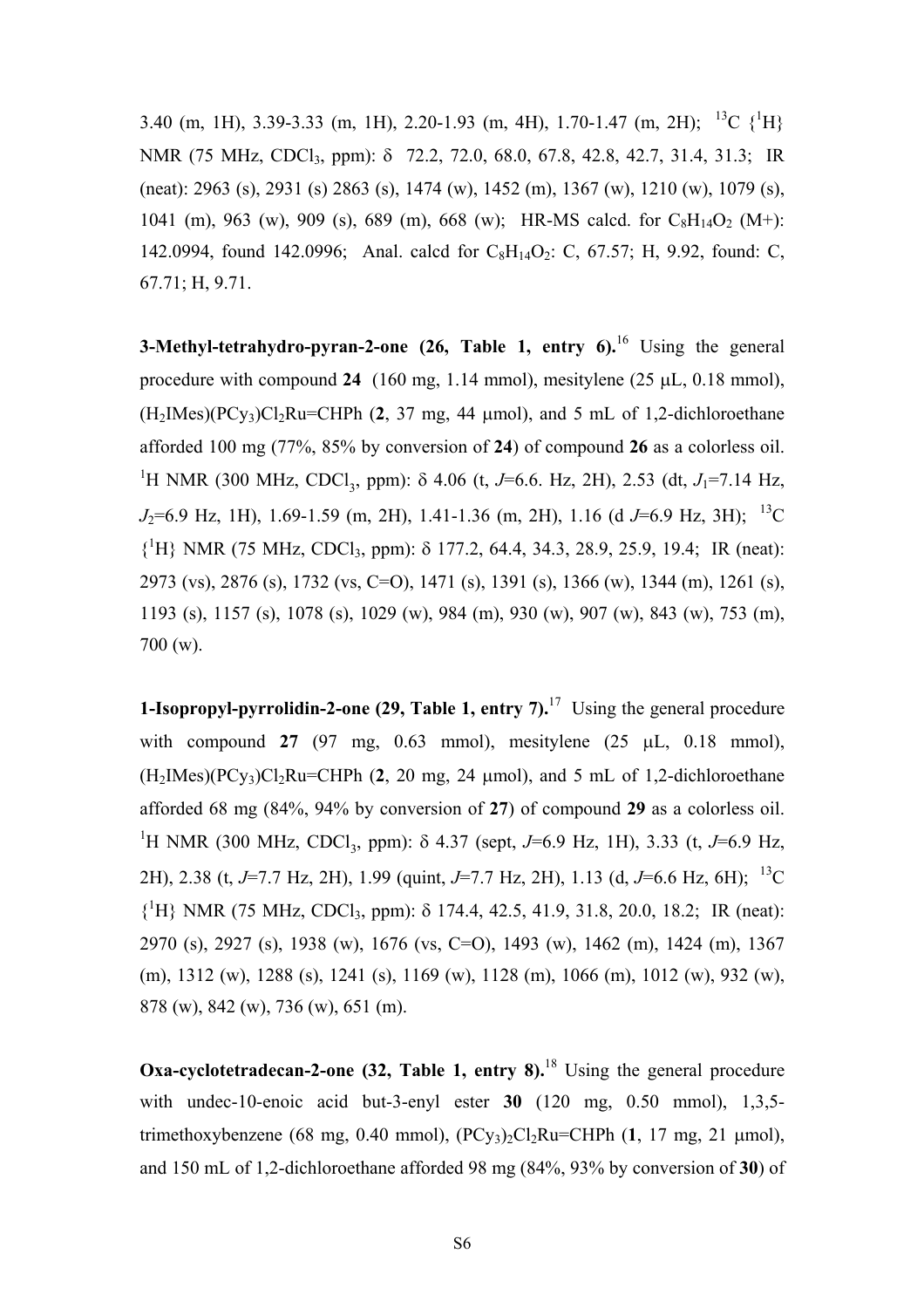compound 32 as a colorless oil. <sup>1</sup>H NMR (300 MHz, CDCl<sub>3</sub>, ppm):  $\delta$  4.15 (t, *J*=5.5 Hz, 2H), 2.38 (t, J=6.3 Hz, 2H), 1.68-1.62 (m, 4H), 1.37-1.27 (m, 16H); <sup>13</sup>C {<sup>1</sup>H} NMR (75 MHz, CDCl3, ppm): δ 174.2, 63.5, 34.6, 27.9, 26.4, 26.3, 26.1, 25.9, 24.9, 24.8, 24.2, 23.9, 22.9; IR (neat): 2928 (vs), 2859 (s), 1736 (vs, C=O), 1461 (s), 1384 (w), 1346 (w), 1243 (m), 1169 (m), 1143 (m), 1106 (w), 1055 (w), 998 (w), 950 (w), 905 (w), 808 (w), 718 (w).

**Acetic acid 4-phenyl-butyl ester (34, Table 2, entry 1).**[19](#page-11-15) Using the general procedure allyl benzene (100 mg, 0.85 mmol), *cis*-2-butene-1,4-diol diacetate (300 mg, 1.7 mmol,), mesitylene (30 μL, 0.22 mmol), (H<sub>2</sub>IMes)(PCy<sub>3</sub>)Cl<sub>2</sub>Ru=CHPh (**2**, 20 mg, 25 µmol), and 5 mL of 1,2-dichloroethane afforded 135 mg (83%, 91% by conversion of allyl benzene) of compound  $34$  as a colorless oil. <sup>1</sup>H NMR (300 MHz, CDCl3, ppm): δ 7.34-7.19 (m, 5H), 4.10 (t, *J*=6.3 Hz, 2H), 2.67 (t, *J*=7.1 Hz, 2H), 2.08 (s, 3H), 1.73-1.68 (m, 4H); <sup>13</sup>C {<sup>1</sup>H} NMR (75 MHz, CDCl<sub>3</sub>, ppm):  $\delta$  171.4, 142.2, 128.6, 128.5, 126.0, 64.6, 35.7, 28.4, 27.9, 21.2; IR (neat): 3086 (w), 3063 (m), 3027 (s), 2940 (vs), 2861 (s), 1947 (w), 1873 (w), 1739 (vs, C=O), 1604 (m), 1584 (w), 1496 (m), 1454 (s), 1387 (m), 1366 (s), 1241 (vs), 1043 (vs), 970 (w), 951 (w), 909 (w), 848 (w), 789 (w), 749 (s), 700 (s), 635 (w), 607 (m), 572 (w).

**Acetic acid 6-oxo-octyl ester (36, Table 2, entry 2).**<sup>20</sup> Using the general procedure methyl vinyl ketone (200 µL, 2.4 mmol), 5-acetoxy-1-hexene (200 µL, 1.2 mmol,), mesitylene (45  $\mu$ L, 0.32 mmol), (H<sub>2</sub>IMes)(PC<sub>V3</sub>)Cl<sub>2</sub>Ru=CHPh (2, 33 mg, 35  $\mu$ mol), and 5 mL of 1,2-dichloroethane afforded 172 mg (77%, 91% by conversion of 5 acetoxy-1-hexene) of compound  $36$  as a colorless oil. <sup>1</sup>H NMR (300 MHz, CDCl<sub>3</sub>, ppm): δ 4.04 (t, *J*=6.9 Hz, 2H), 2.43 (t, *J*=7.7 Hz, 2H), 2.13 (s, 3H), 2.04 (s, 3H), 1.64-1.55 (m, 4H), 1.36-1.30 (m, 4H); <sup>13</sup>C {<sup>1</sup>H} NMR (75 MHz, CDCl<sub>3</sub>, ppm): δ 209.3, 171.4, 64.6, 43.8, 30.1, 28.9, 25.9, 23.8, 21.2; IR (neat): 2938 (vs), 2860 (s), 1736 (vs, C=O), 1464 (m), 1434 (w), 1387 (w), 1366 (s), 1243 (vs), 1163 (m), 1039 (s), 954 (w), 721 (w), 634 (w), 607 (w).

**4-Phenyl-butan-2-one (38, Table 2, entry 3).** Using the general procedure with methyl vinyl ketone (75 µL, 0.9 mmol), styrene (200 µL, 1.75 mmol,), mesitylene (30  $\mu$ L, 0.22 mmol), (H<sub>2</sub>IMes)(PC<sub>Y3</sub>)Cl<sub>2</sub>Ru=CHPh (2, 38 mg, 45  $\mu$ mol), and 5 mL of 1,2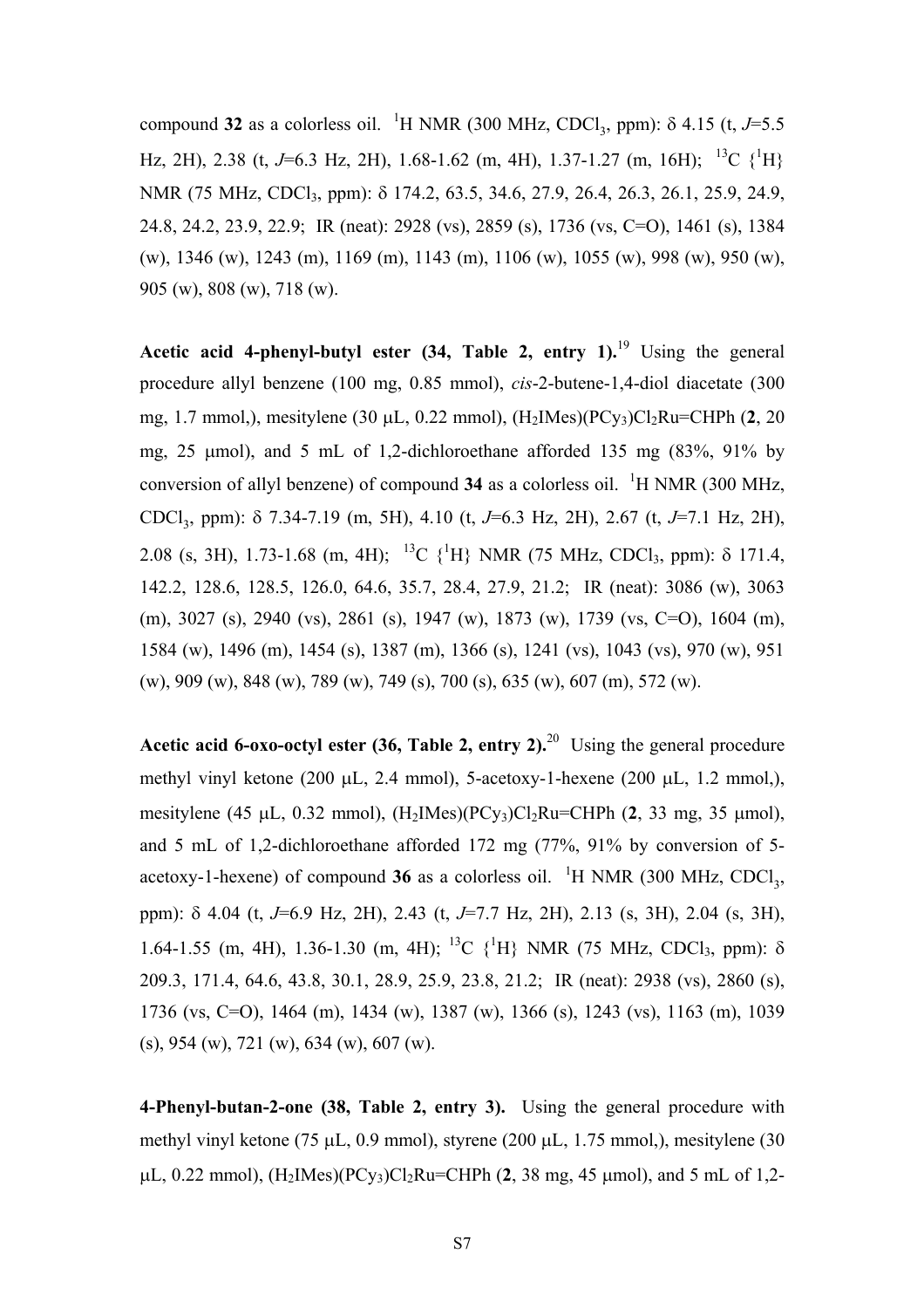dichloroethane afforded 106 mg (80%, 94% by conversion of methyl vinyl ketone) of compound **38** as a colorless oil. All spectra were identical to an authentic sample purchased from Aldrich. <sup>1</sup>H NMR (300 MHz, CDCl<sub>3</sub>, ppm):  $\delta$  7.33-7.19 (m, 5H), 2.92 (t, J=7.3 Hz, 2H), 2.78 (t, J=7.3 Hz, 2H), 2.16 (s, 3H); <sup>13</sup>C {<sup>1</sup>H} NMR (75 MHz, CDCl<sub>3</sub>, ppm): δ 208.2, 141.2, 128.7, 128.5, 126.3, 45.4, 30.3, 29.9; IR (neat): 3086 (m), 3062 (m), 3028 (m), 2926 (s), 1716 (vs, C=O), 1603 (m), 1497 (m), 1454 (m), 1409 (w), 1359 (s), 1242 (w), 1162 (s), 1080 (w), 1031 (w), 964 (w), 750 (s), 700 (s).

**3-(4-Chloro-phenyl)-propionic acid methyl ester (40, Table 2, entry 4).**[21](#page-11-17) Using the general procedure, methyl acrylate (210 µL, 2.3 mmol), *p*-chlorostyrene (140 µL, 1.2 mmol,), mesitylene (45  $\mu$ L, 0.32 mmol), (H<sub>2</sub>IMes)(PC<sub>y3</sub>)Cl<sub>2</sub>Ru=CHPh (2, 33 mg, 35 µmol), and 5 mL of 1,2-dichloroethane afforded 160 mg (69%, 75% by conversion of *p*-chlorostyrene) of compound 40 as a colorless oil. <sup>1</sup>H NMR (300 MHz, CDCl<sub>3</sub>, ppm): δ 7.26 (d, *J*=8.5 Hz, 2H), 7.14 (d, *J*=8.5 Hz, 2H), 3.67 (s, 3H), 2.93 (t, *J*=7.4 Hz, 2H), 2.62 (t, J=7.4 Hz, 2H); <sup>13</sup>C {<sup>1</sup>H} NMR (75 MHz, CDCl<sub>3</sub>, ppm): δ 173.2, 139.1, 132.2, 129.9, 128.8, 51.9, 35.7, 30.4; IR (neat): 3028 (m), 2996 (m), 2952 (s), 2846 (m), 1898 (w), 1732 (vs, C=O), 1598 (w), 1577 (w), 1494 (s), 1436 (s), 1409 (m), 1365 (s), 1295 (m), 1197 (vs), 1093 (s), 1016 (s), 988 (m), 952 (w), 901 (w), 820 (s), 782 (w), 727 (w), 716 (w), 638 (m), 516 (m).

**4-Phenyl-but-3-en-2-ol (41).**<sup>22</sup> Methyl vinyl ketone (75  $\mu$ L, 0.9 mmol), styrene (200)  $\mu$ L, 1.75 mmol,), mesitylene (30  $\mu$ L, 0.22 mmol), and (H<sub>2</sub>IMes)(PCy<sub>3</sub>)Cl<sub>2</sub>Ru=CHPh (**2**, 38 mg, 45 µmol) were dissolved in 5 mL of 1,2-dichloroethane in a screw top vial. The vial was sealed with a cap containing a PTFE septum and removed from the drybox. The reaction mixture was heated to 40 ˚C for 12 h (85% consumption of methyl vinyl ketone was observed by GC). (The following corresponds to "Method B" in the text.) The reaction vessel was then charged with NaOH (10 mg, 0.25) mmol), ethylene diamine  $(3.1 \mu L, 0.047 \text{ mmol})$  and isopropanol  $(5 \text{ mL})$  and a balloon of H2 was attached *via* a syringe needle. The reaction was stirred at room temperature for 12 h. The reaction mixture was then diluted with  $CH_2Cl_2$  (5 mL), washed with  $H<sub>2</sub>O$  (3 x 3 mL), and then dried over  $K<sub>2</sub>CO<sub>3</sub>$ . The reaction mixture was then reduced in volume to 0.5 mL and purified directly on a silica gel column. The product was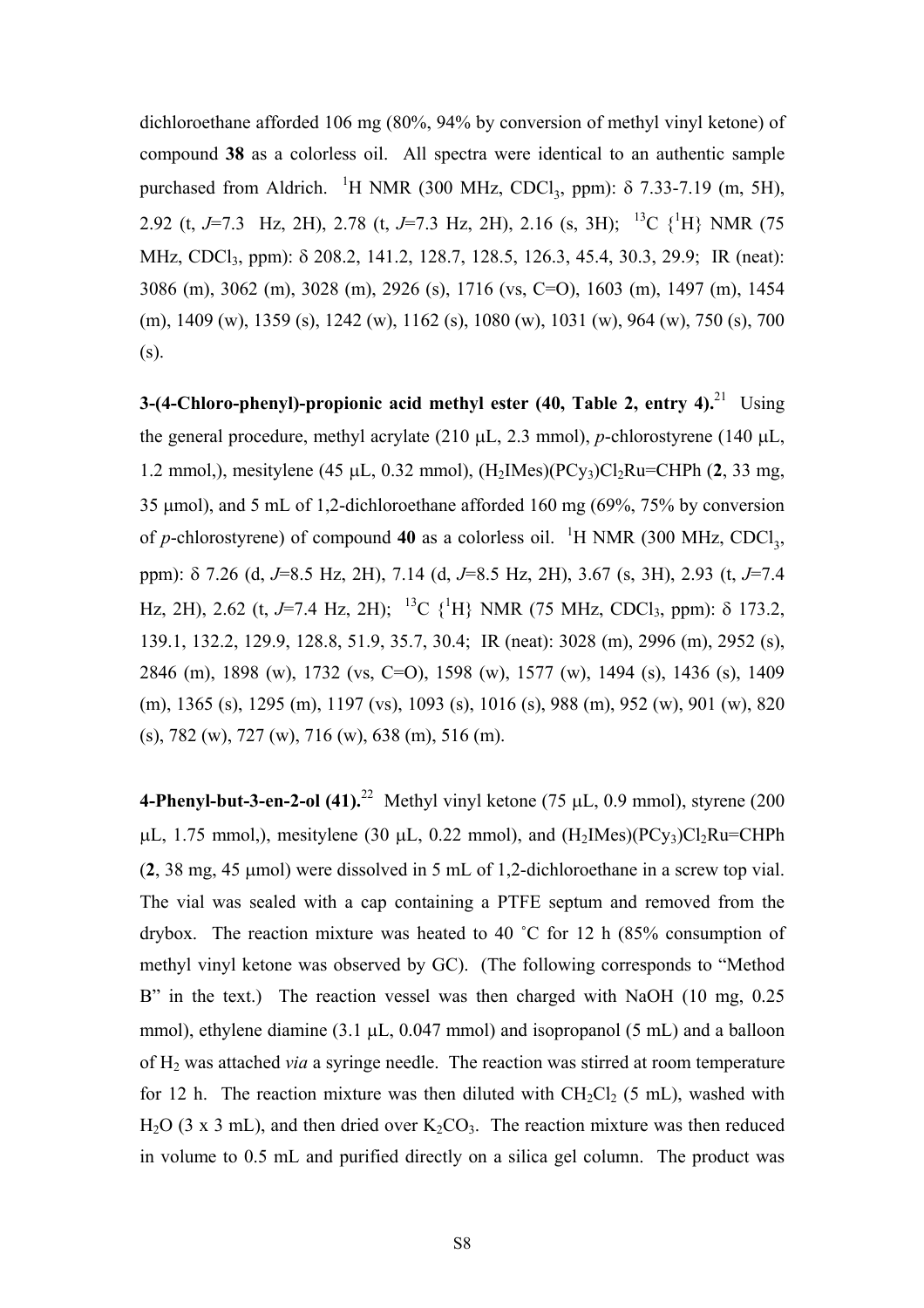eluted with 10:1 hexanes:ethyl acetate to afford 110 mg (83%, 97% by conversion of methyl vinyl ketone) of compound 41 as a clear, colorless oil. <sup>1</sup>H NMR (300 MHz, CDCl3, ppm): δ 7.26-7.10 (m, 5H), 6.44 (dd, *J*=15.9 Hz, *J*=0.8 Hz, 1H), 6.13 (dd, *J*=15.9 Hz and 6.3 Hz, 1H), 4.36 (qd, *J*=6.3 Hz and 1.1 Hz, 1H), 1.46 (bs, 1H), 1.24 (d, J=6.3 Hz, 3H); <sup>13</sup>C {<sup>1</sup>H} NMR (75 MHz, CDCl<sub>3</sub>, ppm):  $\delta$  133.5, 129.4, 128.6, 128.4, 127.6, 126.4, 68.9, 23.4; IR (neat): 3356 (vs), 3084 (m), 3060 (m), 3028 (s), 2973 (s), 2926 (m), 2872 (m), 1958 (w), 1878 (w), 1814 (w), 1704 (w), 1658 (w), 1599 (w), 1578 (w), 1494 (m), 1480 (m), 1450 (m), 1368 (m), 1331 (w), 1298 (m), 1205 (w), 1180 (w), 1142 (s), 1059 (s), 968 (s), 943 (m), 876 (w), 855 (w), 825 (w), 749 (s), 694 (s), 680 (s).

**4-Phenyl-butan-2-ol (42).**<sup>23</sup> The following procedure corresponds to Method A + Method B as described in the text. Methyl vinyl ketone  $(75 \mu L, 0.9 \text{ mmol})$ , styrene (200  $\mu$ L, 1.75 mmol,), mesitylene (30  $\mu$ L, 0.22 mmol), and  $(H_2$ IMes $)(PCy_3)Cl_2Ru=CHPh$  (2, 38 mg, 45 µmol) were dissolved in 5 mL of 1,2dichloroethane in a screw top vial. The vial was sealed with a cap containing a PTFE septum and removed from the drybox. The reaction mixture was heated to 40 ˚C under Ar for 12 h (85% consumption of methyl vinyl ketone was observed by GC). The reaction was then transferred to a Fisher-Porter bottle and pressured with 100 psi of H2. Heating at 70 ˚C for 10 h quantitatively afforded **38** (by GC analysis). The reaction was then transferred to a vial containing NaOH (10 mg, 0.25 mmol) ethylene diamine  $(3.1 \mu L, 0.047 \text{ mmol})$  and isopropanol  $(5 \text{ mL})$  and sealed with a cap containing a PTFE septum. A balloon of  $H_2$  was attached *via* syringe and the reaction was stirred at room temperature for 12 h. The reaction mixture was then diluted with  $CH_2Cl_2$  (5 mL), washed with H<sub>2</sub>O (3 x 3 mL), and then dried over K<sub>2</sub>CO<sub>3</sub>. Purification by column chromatography (silica gel, hexanes/ethyl acetate as eluent) afforded 41 mg (30%) of compound **42**.

Alternatively, after cross metathesis between methyl vinyl ketone and styrene, the reaction was transferred to a Fisher-Porter bottle containing NaOH (10 mg, 0.25 mmol), ethylene diamine  $(3.1 \mu L, 0.047 \text{ mmol})$  and isopropanol  $(5 \text{ mL})$ . The flask was pressured with 100 psi of H<sub>2</sub> and heated to 70 °C for 10 h to afford compound 42 in 30% yield. <sup>1</sup>H NMR (300 MHz, CDCl<sub>3</sub>, ppm): δ 7.22-7.07 (m, 5H), 3.74 (d, *J*=6.3 Hz, 2H), 3.39 (s, 1H), 2.72-2.53 (m, 2H), 1.72-1.64 (m, 2H), 1.14 (d, *J*= 6.3 Hz, 3H);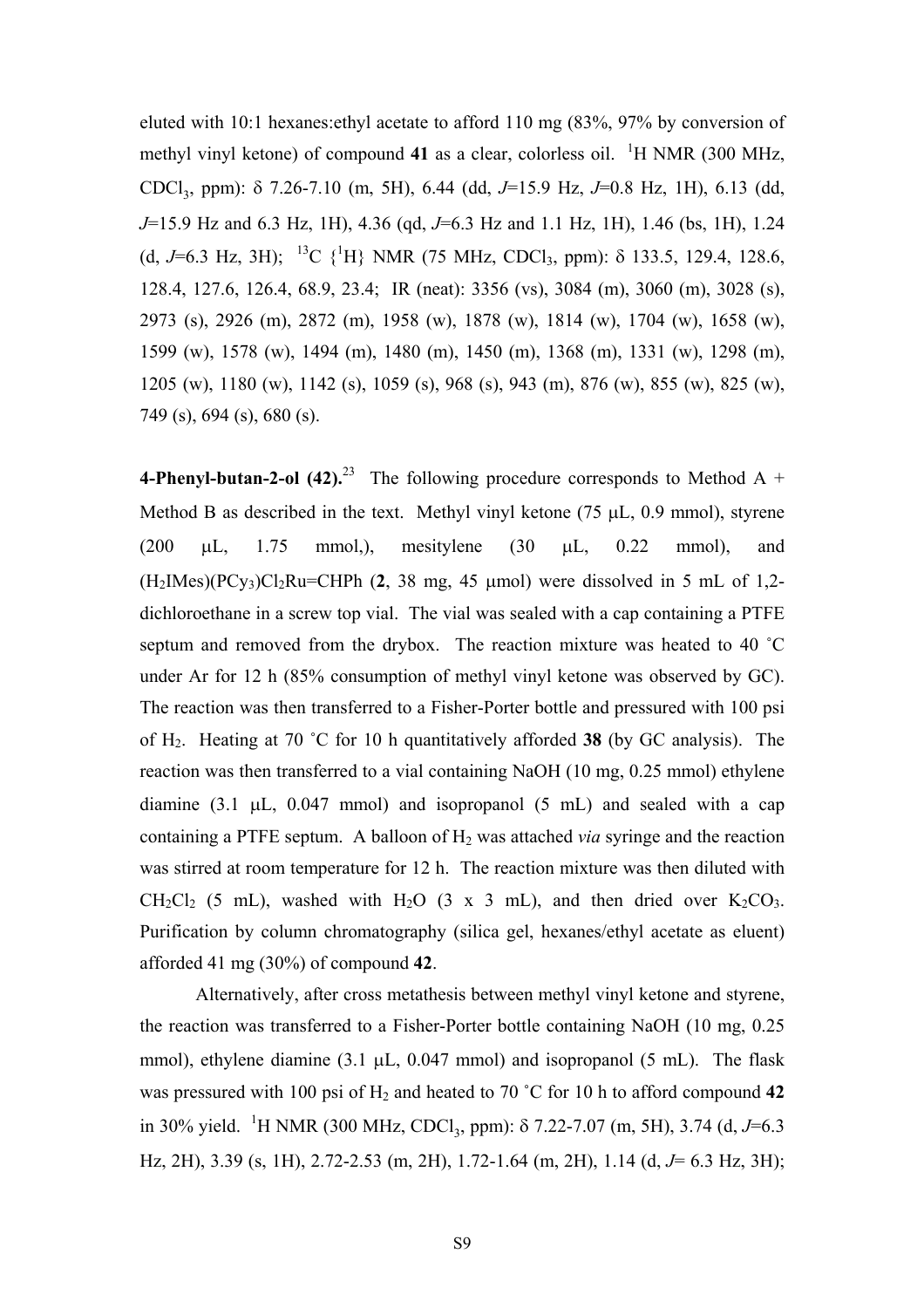<sup>13</sup>C {<sup>1</sup>H} NMR (75 MHz, CDCl<sub>3</sub>, ppm): δ 142.2, 128.6, 128.5, 126.0, 67.7, 41.1, 32.4, 23.8; IR (neat): 3416 (vs), 3087 (m), 3083 (m), 2967 (s), 2928 (s), 1959 (w), 1812 (w), 1637 (s), 1604 (m), 1496 (m), 1479 (w), 1454 (m), 1375 (m), 1311 (w), 1080 (w), 1129 (s), 1082 (w), 1055 (m), 1032 (m), 955 (w), 935 (w), 907 (w), 856 (w), 746 (w), 699 (w), 679 (w).

**Cyclohept-4-enol (43).<sup>24</sup>** In a N<sub>2</sub>-filled drybox, 1,8-nonadien-5-one (6, 60 mg, 0.43) mmol), mesitylene (15  $\mu$ L, 0.11 mmol), and  $(H_2$ IMes $)(PCy_3)Cl_2Ru=CHPh$  (2, 10 mg, 12 µmol) were dissolved in 25 mL of 1,2-dichloroethane in a screw top vial. The vial was sealed with a cap containing a PTFE septum and removed from the drybox. The reaction mixture was heated under Ar to 40 ˚C for 3 h (93% consumption of starting material was observed by GC). The reaction was transferred to a two-neck round bottom flask containing  $K_2CO_3$  (20 mg, 0.14 mmol) and isopropanol (20 mL) and equipped with a reflux condenser. The reaction was refluxed for 3 days to afford a 60% yield of cyclohept-4-enol (**43**) (by GC/GC-MS analysis).

**Acetic acid 7-oxo-oct-5-enyl ester (35).**<sup>[6](#page-0-3)</sup> A screw-top vial was charged with 3buten-2-ol (200 µL, 2.31 mmol), 5-acetoxy-1-hexene (165 mg, 1.16 mmol), mesitylene (50  $\mu$ L, 0.35 mmol), and  $(H_2$ IMes $)(PCy_3)Cl_2Ru=CHPh$  (2, 50 mg, 59 µmol) and dissolved in 6 mL of 1,2-dichloroethane. The vial was sealed with a cap containing a PTFE septum and removed from the drybox. Heating the reaction mixture to 40 °C under Ar for 8 h afforded alcohol  $44^{25}$  (89% conversion as determined by GC). The reaction was then transferred to a two-neck round bottom flask containing NaOH (10 mg, 0.25 mmol) and 3-pentanone (20 mL) and equipped with a reflux condenser. After heating the reaction to reflux for 3 days, the solvent was removed and the reaction was purified using column chromatography (silica gel, hexanes/EtOAc as eluent) to afford 164 mg of acetic acid 7-oxo-oct-5-enyl ester (**35**) [6](#page-0-3) in 86% yield. <sup>1</sup>H NMR (300 MHz, CDCl<sub>3</sub>, ppm):  $\delta$  6.78 (dt, *J*=15.9 Hz and 6.9 Hz, 1H), 6.07 (dt, *J*=15.9 Hz and 1.4 Hz, 1H), 4.07 (t, *J*=6.3 Hz, 1H), 2.27-2.21 (m, 2H), 2.24 (s, 3H), 2.04 (s, 3H), 1.72-1.48 (m, 4H); <sup>13</sup>C {<sup>1</sup>H} NMR (75 MHz, CDCl<sub>3</sub>, ppm): δ 198.4, 171.0, 147.4, 131.5, 64.0, 32.0, 28.2, 27.0, 24.5, 21.1.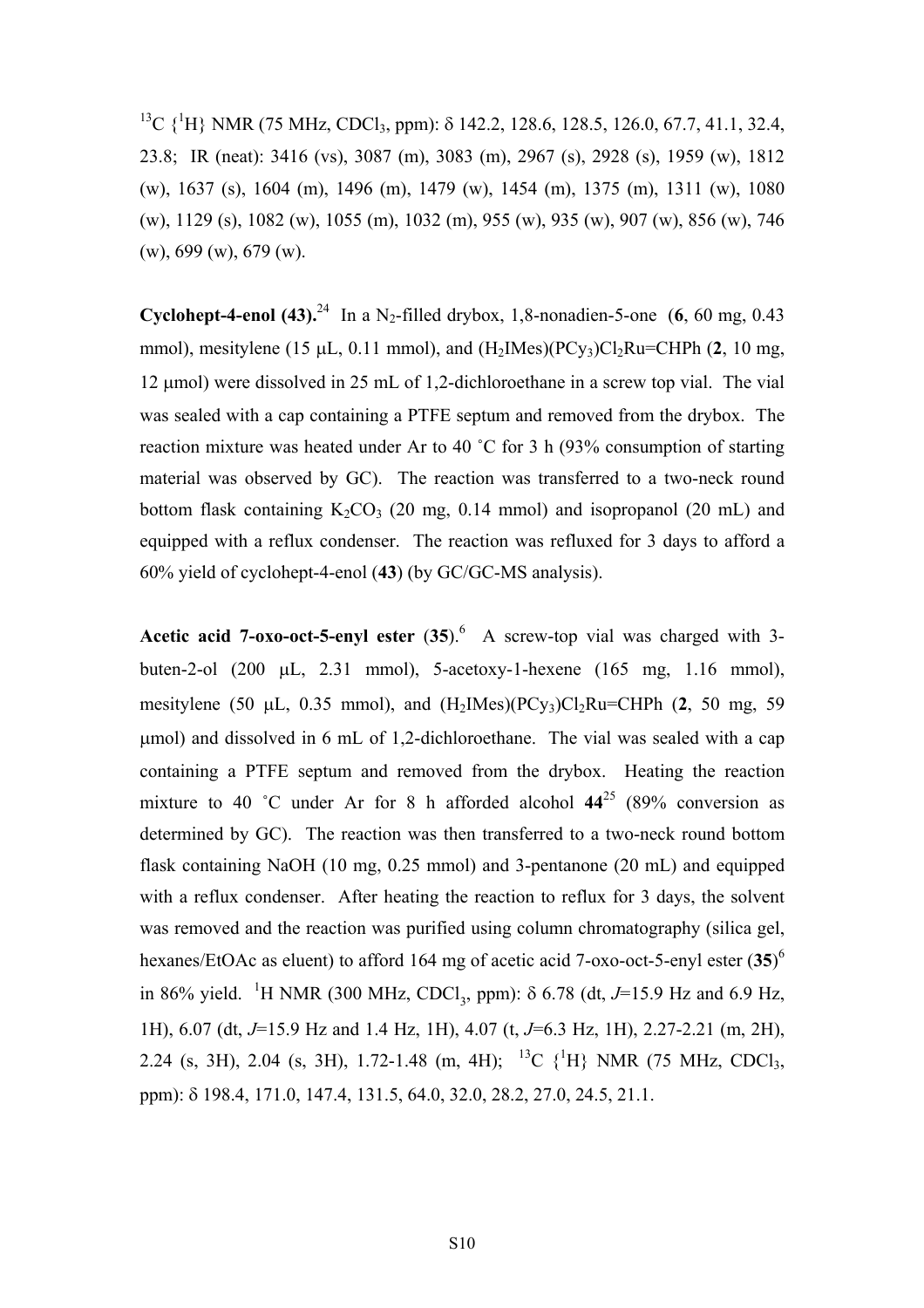<span id="page-10-0"></span>**(***R***)-3-Methyl-1-cyclopentadecanone or (***R***)-(-)-Muscone**. [26](#page-11-22) (6*R*)-2,6-Dimethyl-2,17-octadecadien-8-ol<sup>26</sup> (44) (50 mg, 0.17 mmol), mesitylene (10 µL, 0.072 mmol), and  $(H_2Mes)(PCy_3)Cl_2Ru=CHPh (2, 10 mg, 12 \mu mol)$  were dissolved in 200 mL 1,2dichloroethane in a 500 mL round bottom flask. The reaction was heated to 50 °C for 12 h (74% conversion to RCM product **45**, [26](#page-10-0) monitored by GC). The flask was then charged with NaOH (10 mg, 0.25 mmol) and 3-pentanone (50 mL) and equipped with a reflux condenser. The reaction was heated to reflux for 1 d (76% conversion to the oxidized product  $(R)$ -3-methylcyclopentadec-6-en-1-one  $(46)$ <sup>26</sup> by GC) and then cooled to room temperature. The reaction mixture was transferred to a Parr bomb, pressured to 800 psi with  $H_2$ , and heated to 80 °C for 1 d (quantitative conversion to (*R*)-Muscone, by GC). After cooling to room temperature, the reaction mixture was washed with H<sub>2</sub>O (3 x 30 mL) and then dried over MgSO<sub>4</sub>. Purification by column chromatography (silica gel, hexanes/ethyl acetate as eluent) afforded 29 mg (56% overall isolated yield from **44**) of (*R*)-(-)-Muscone as a fragrant, colorless oil. Higher overall yields (75%) of (*R*)-(-)-Muscone were obtained from (6*R*)-2,6 dimethyloctadeca-2,17-octadien-8-one[26](#page-10-0) (obtained *via* Jones oxidation of **44**) using the general tandem RCM – hydrogenation protocol described above.  $[\alpha]_D = -12.3$  (*c* 0.9 in CH<sub>3</sub>OH) (lit.<sup>27</sup> –12.5 in CH<sub>3</sub>OH); <sup>1</sup>H NMR (300 MHz, CDCl<sub>3</sub>, ppm): δ 2.45– 2.38 (m, 3H), 2.18 (dd, *J*=15.1 Hz and 5.2 Hz, 1H), 2.12-1.88 (bm, 1H), 1.50-1.75 (bm, 2H), 1.1-1.5 (bs, 20H), 0.93 (d, J=6.6 Hz, 3H); <sup>13</sup>C {<sup>1</sup>H} NMR (75 MHz, CDCl3, ppm): δ 211.9, 50.4, 42.1, 35.6, 29.10, 27.6, 27.2, 26.8, 26.6, 26.6, 26.6, 26.3, 26.2, 25.1, 23.1, 21.2; IR (neat): 2928 (s), 2856 (s), 1712 (s, C=O), 1607 (w), 1517 (w), 1460 (m), 1408 (w), 1367 (m), 1274 (w), 1172 (w), 1128 (w), 1055 (w), 722 (w); HR-MS calcd for  $C_{16}H_{30}O (M^+)$ : 238.2297, found 238.2295.

(8) Lee, C. W.; Grubbs, R. H. *Org. Lett.* **2000**, *2*, 2145-2147.

l

<sup>(1)</sup> Schwab, P. E.; Grubbs, R. H.; Ziller, J. W. *J. Am. Chem. Soc.* **1996**, *118,* 100-110.

<sup>(2)</sup> Scholl, M.; Ding, S.; Lee, C. W.; Grubbs, R. H. *Org. Lett.* **1999**, *1*, 953-956.

<sup>(3)</sup> Korshevets, I. K.; Mistryukov, É. A. *Bull. Acad. Sci.USSR Div. Chem. Sci. (Engl. Trans.)* **1987**, *36*, 1420-1425.

<sup>(4)</sup> Kim, S.-H.; Zuercher, W. J.; Bowden, N. B.; Grubbs, R. H. *J. Org. Chem.* **1996**, *61*, 1073-1081.

<sup>(5)</sup> Kirkland, T. A.; Grubbs, R. H. *J. Org. Chem.* **1997**, *62*, 7310-7318.

<sup>(6)</sup> Chatterjee, A. K.; Morgan, J. P.; Scholl, M.; Grubbs, R. H. *J. Am. Chem. Soc.* **2000**, *122*, 3783- 3784.

<sup>(7)</sup> Schmitz, V. E.; Heuck, U.; Habisch, D. *Journal f. Prakt. Chemie* **1976**, *318*, 471-478.

<sup>(9)</sup> Kim, S-H.; Bowden, N. B.; Grubbs, R. H. *J*. *Am*. *Chem*. *Soc*. **1994**, *116*, 10801-10802.

<sup>(10) (</sup>a) Choi, T. L.; Grubbs, R. H. unpublished results. (b) Guzman, A.; Muchowski, J. M.; Saldana, J. *Chem. Ind.* **1977**, *9*, 357-358. (c) Barluenga, J.; Foubelo, F.; Fananas, F. J.; Yus, M.; *J.Chem.Res.Miniprint* **1989**, *7*, 1524-1552.